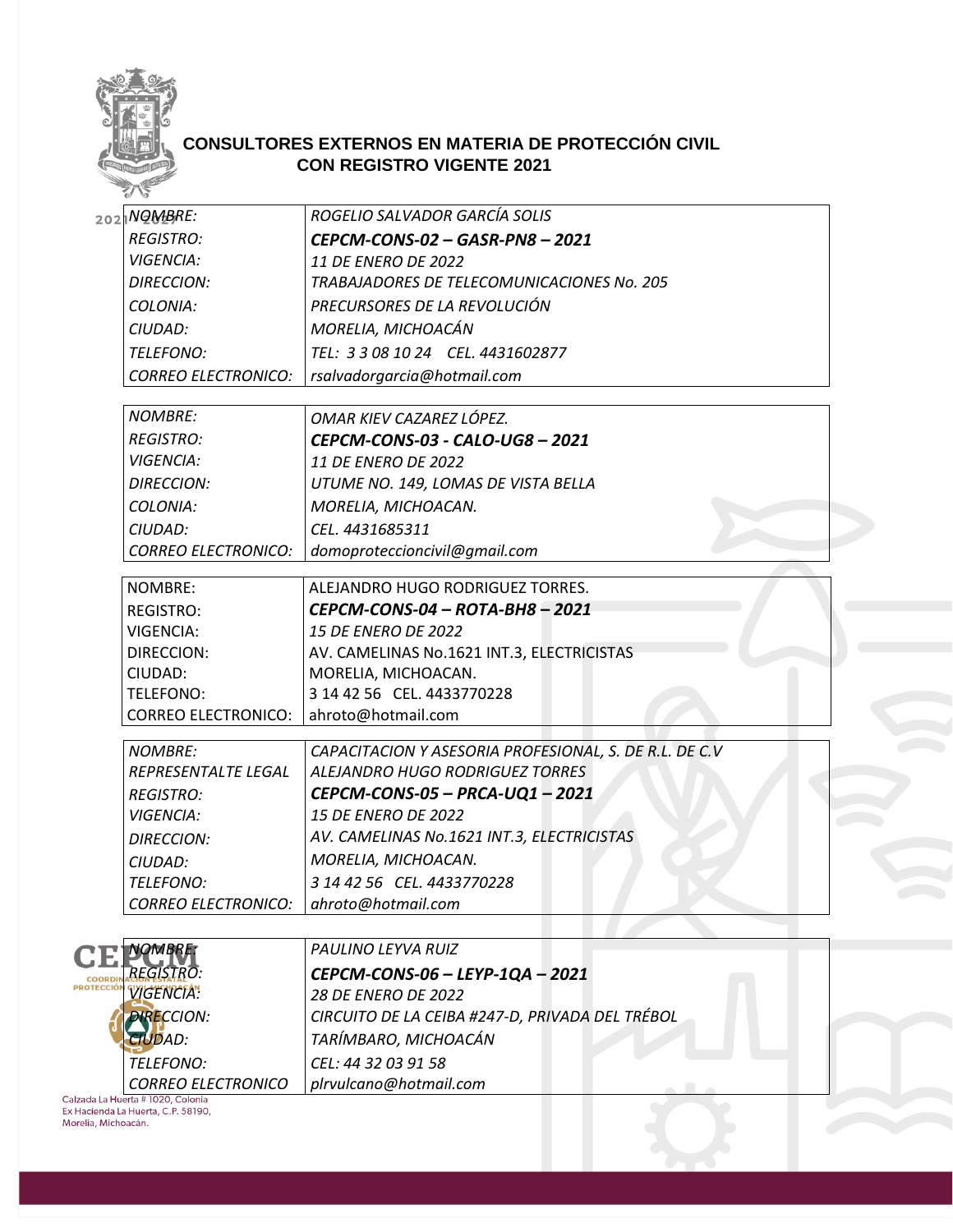|                | <b>NOMBRE:</b>             | <b>EDUARDO RAMON RAMIREZ LOPEZ</b>                           |
|----------------|----------------------------|--------------------------------------------------------------|
|                | <b>REGISTRO:</b>           | CEPCM-CONS-07 - RALE-7S5 - 2021                              |
|                | 202 VIGENCIA:              | 13 DE ENERO DE 2022                                          |
|                | <b>DIRECCION:</b>          | DR. MIGUEL SILVA No. 19, CENTRO                              |
|                | CIUDAD:                    | MORELIA, MICHOCÁN                                            |
|                | <b>TELEFONO:</b>           | CEL. 4433301809                                              |
|                | <b>CORREO ELECTRONICO:</b> | ramramlopez@hotmail.com                                      |
|                |                            |                                                              |
|                | <b>NOMBRE:</b>             | CÉSAR EDUARDO ROMERO GAMBOA                                  |
|                | <b>REGISTRO:</b>           | PCEM-CONS-08 - ROGC-5T1 - 2021                               |
|                | <b>VIGENCIA:</b>           | <b>10 DE ENERO DE 2022</b>                                   |
|                | <b>DIRECCION:</b>          | MORELIA No. 697 INT-2, JARDINADAS                            |
|                | CIUDAD:                    | ZAMORA, MICHOCÁN                                             |
|                | TELEFONO:                  | Cel. 351 517 92 61                                           |
|                | <b>CORREO ELECTRONICO:</b> | vitalmedica.consultores@gmail.com                            |
|                |                            | CONSULTORES EN SEGURIDAD Y SALUD OCUPACIONAL TZINTZUN S.A DE |
|                | <b>EMPRESA:</b>            | C.V                                                          |
|                | <b>REPRESENTANTE LEGAL</b> | MA. FERNANDA TZINTZUN SALAS                                  |
|                | <b>REGISTRO</b>            | CEPCM-CONS-09 - COSE-9Y9 - 2021                              |
|                | <b>VIGENCIA:</b>           | 14 DE ENERO DE 2022                                          |
|                | <b>DIRECCION:</b>          | REY TACAMBA NO. 91, FELIX IRETA                              |
|                | CIUDAD:                    | MORELIA, MICHOACÁN                                           |
|                | TELEFONO:                  | TEL: 443 17 81 72 y 443 17 17 53                             |
|                | <b>CORREO ELECTRONICO</b>  | tzintzun_incendio@hotmail.com                                |
|                |                            |                                                              |
|                | <b>NOMBRE:</b>             | <b>JOSE LUIS GONZALEZ VILLALOBOS</b>                         |
|                | <b>REGISTRO</b>            | CEPCM-CONS-10 - GOVJ-3Q8 - 2021                              |
|                | <b>VIGENCIA:</b>           | 31 DE ENERO DE 2022                                          |
|                | <b>DIRECCION:</b>          | ALLENDE NO. 10, COL. LOS GAVILANES ORIENTE                   |
|                | CIUDAD:                    | TLAJOMULCO DE ZÚÑIGA, JALISCO.                               |
|                | TELEFONO:                  | Cel. 3328127632                                              |
|                | <b>CORREO ELECTRONICO</b>  | jose.gonzalez@humanservices21.com                            |
|                |                            |                                                              |
|                | NOMBRE:                    | <i>RAFAEL DUARTE BERBER</i>                                  |
|                | <b>REGISTRO</b>            | CEPCM-CON-11 - DUBR-1B2 - 2021                               |
| <b>COORDIN</b> | WGENCIA:                   | <b>16 DE ENERO DE 2022</b>                                   |
| PROTECCIÓI     | <b>DIRECCION:</b>          | CUAUHTEMOC No. 2-A, CENTRO                                   |
|                | <b>CIUDAD:</b>             | URUAPAN, MICHOACAN                                           |
|                |                            |                                                              |
|                | <b>TELEFONO:</b>           | TEL: 01 452 52 148 12 07 CEL: 045 452 112 89 14              |
|                | <b>CORREO ELECTRONICO:</b> | rafael_du_be@hotmail.com                                     |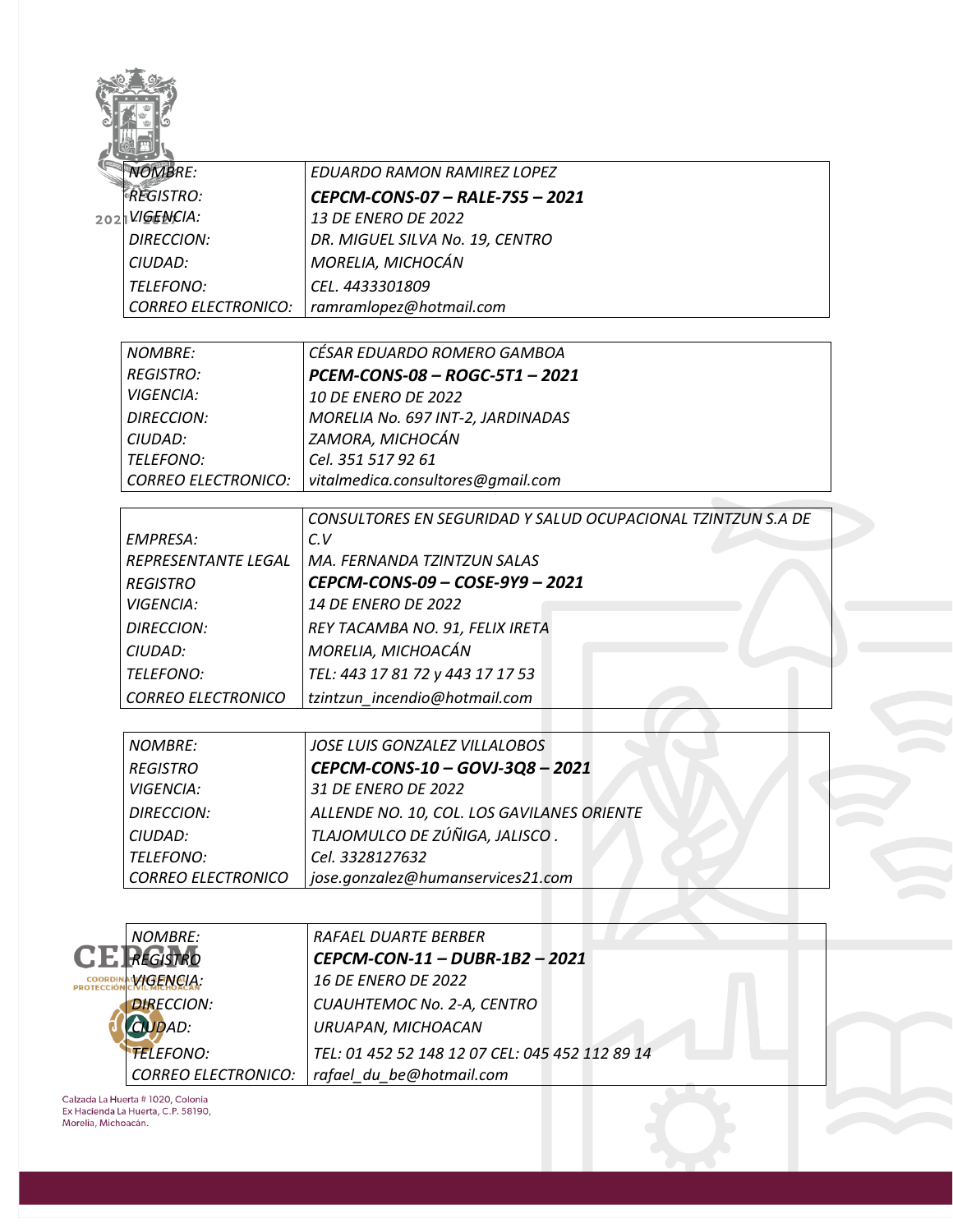| <b>NOMBRE:</b>                               | OLIVER NICOLAS MARTÍNEZ REYES.                 |
|----------------------------------------------|------------------------------------------------|
| <b>REGISTRO</b>                              | CEPCM-CONS-12 - MARO-NS2 - 2021                |
| 202 VIGENCIA:                                | <b>18 DE ENERO DEL 2022</b>                    |
| <b>DIRECCION:</b>                            | CALZADA VALLEJO, NO.1110., PRADO VALLEJO       |
| CIUDAD:                                      | TLALNEPANTLA, ESTADO DE MÉXICO.                |
| TELEFONO:                                    | 01 555 2 64 31 74 CEL: 5591989880              |
| <b>CORREO ELECTRONICO:</b>                   | oliver@cobconsultores.com                      |
| <b>NOMBRE:</b>                               | <b>JOSE GABRIEL CEJA RUANO</b>                 |
| <b>REGISTRO</b>                              | CEPCM-CONS-13 - CERG-4V3 - 2021                |
| <b>VIGENCIA:</b>                             | 14 DE ENERO DEL 2022                           |
| <b>DIRECCION:</b>                            | WOLFRANIO No. 102, FRACC. VILLAS DEL PEDREGAL  |
| CIUDAD:                                      | MORELIA, MICHOCÁN                              |
| TELEFONO:                                    | CEL. 44 31 17 44 20                            |
| <b>CORREO ELECTRONICO:</b>                   | cejaruano33@hotmail.com                        |
|                                              |                                                |
| <b>NOMBRE:</b>                               | <b>ERNESTO MORENO TREJO</b>                    |
| <b>REGISTRO</b>                              | CEPCM-CONS-14 - MOTE-NP7 - 2021                |
| <b>VIGENCIA</b>                              | <b>15 DE ENERO DEL 2022</b>                    |
| <b>DIRECCION:</b>                            | SEGUNDA PRIVADA DE JUAREZ No.1ª, CENTRO        |
| CIUDAD:                                      | URUAPAN, MICHOCÁN                              |
| TELEFONO:                                    | CEL. 921 174 32 43                             |
| <b>CORREO ELECTRONICO</b>                    | Servicio921@hotmail.com                        |
| <b>NOMBRE:</b>                               | RICARDO SUÁREZ CERVANTES                       |
|                                              | CEPCM-CONS-15 - SUCR-DI3 - 2021                |
| <b>REGISTRO</b>                              | 31 DE ENERO DE 2022                            |
| <i><b>VIGENCIA:</b></i><br><b>DIRECCION:</b> | CARAMICUA No. 22, 12 DE DICIEMBRE              |
| CIUDAD:                                      | MORELIA, MICHOACAN                             |
| TELEFONO:                                    | CEL: 44 31 34 72 81                            |
| <b>CORREO ELECTRONICO:</b>                   | suacer1231@gmail.com                           |
|                                              |                                                |
| <b>NOMBRE:</b>                               | ROBERTO CARLOS CERON LOPEZ                     |
| <b>REGISTRO</b>                              | CEPCM-CONS-16 - CELR-714 - 2021                |
| VIGENCIA                                     | 20 DE FEBRERO DE 2022                          |
| <b>DIRECCION:</b>                            | Aquiles Serdán No. 8-A-1 int. A, Loma Xochitl. |
| CIUDAD:                                      | Coatepec, Veracruz                             |
| <b>TELEFONO:</b>                             | CEL: 228 200 65 51                             |
| <b>COR</b> REO ELECTRONICO                   | facturacion@sehis.com.mx                       |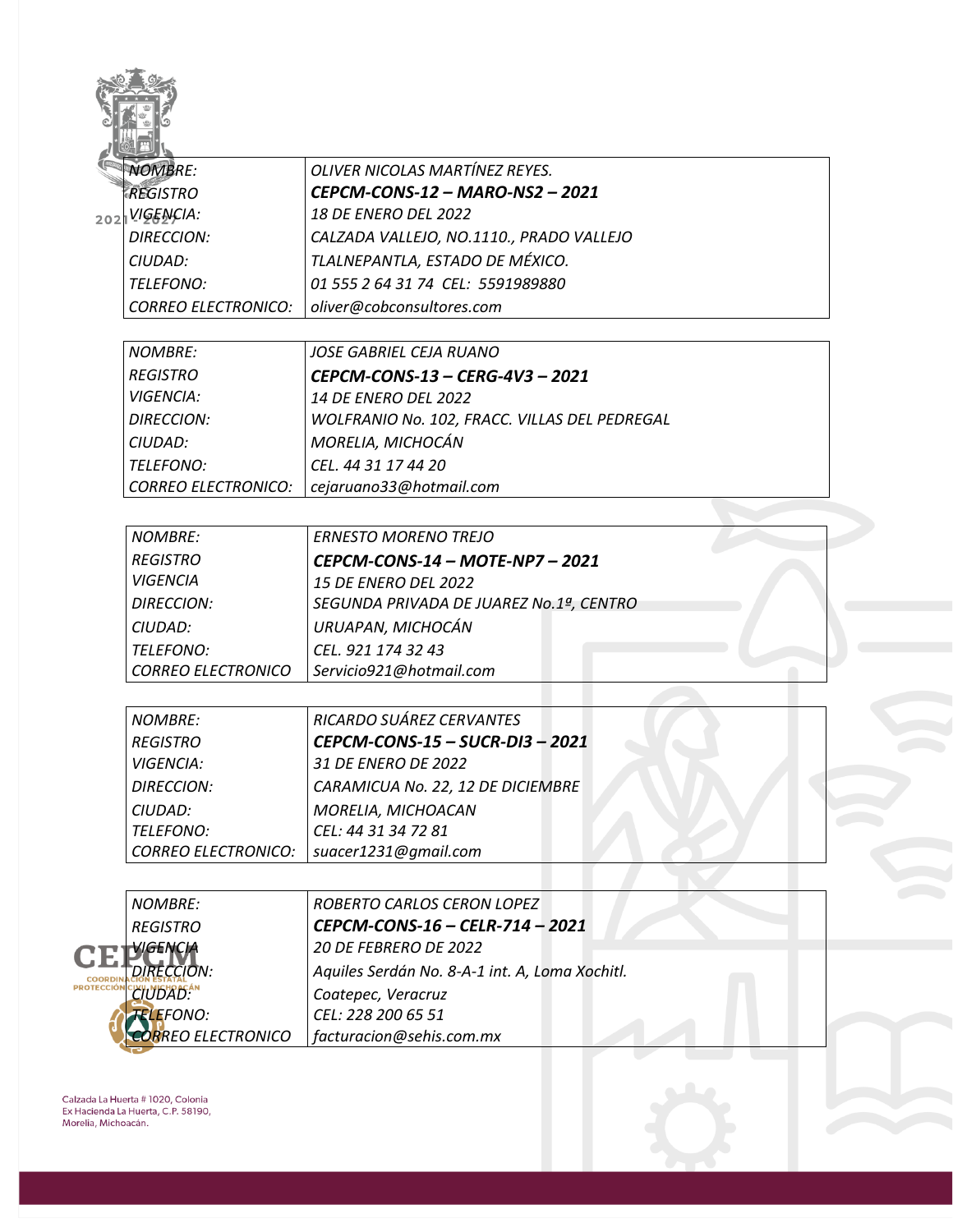| <b>NOMBRE:</b>              | SALVADOR MENDOZA CASTILLO                     |
|-----------------------------|-----------------------------------------------|
| <b>REGISTRO</b>             | CEPCM-CONS-17 - MECA-Q6A - 2021               |
| 202VIGENÇIA:                | 8 DE ENERO DE 2022                            |
| <b>DIRECCION:</b>           | ARENISCA No.120, INFONAVIT LA COLINA          |
| CIUDAD:                     | MORELIA, MICHOCÁN                             |
| TELEFONO:                   | TEL: 2 98 10 61 CEL. (443) 2 29 38 33         |
| <b>CORREO ELECTRONICO:</b>  | mensal18@hotmail.com                          |
| <b>NOMBRE:</b>              | ADRIANA ÁNGEL ROBLES ZAPATA                   |
| <b>REGISTRO</b>             | CEPCM-CONS-18 - ROZA-M5A - 2021               |
| <b>VIGENCIA:</b>            | <i>17 DE FEBRERO DE 2022</i>                  |
| <b>DIRECCION:</b>           | AV. PERLILLAR No. 138, PROGRESO NACIONAL      |
| CIUDAD:                     | MEXICO, D.F.                                  |
| TELEFONO:                   | 01 (55) 53 91 02 46 CEL. 045 (55) 54 51 66 04 |
| <b>CORREO ELECTRONICO:</b>  | adangy@yahoo.com                              |
| <b>NOMBRE:</b>              | <b>PS PROCESO SEGURO SC</b>                   |
| REPRESENTANTE LEGAL         | FRANCISCO J. BERRUETA GONZALEZ                |
| <b>REGISTRO</b>             | CEPCM-CONS-19 - PSC-DF8 - 2021                |
| <b>VIGENCIA:</b>            | 6 DE FEBRERO DE 2022                          |
| <b>DIRECCION:</b>           | RAMON RODRIGUEZ FAMILIAR No. 20-B, PATHE      |
| CIUDAD:                     | Querétaro, Querétaro                          |
| TELEFONO:                   | Cel. 045 442 112 72 95                        |
| <b>CORREO ELECTRONICO</b>   | alejandro.morales@procesoseguro.com           |
| <b>NOMBRE:</b>              | JAVIER DE LA MADRID TORICES                   |
| <b>REGISTRO:</b>            | CEPCM-CONS-20 - MATJ-LV9 - 2021               |
| <b>VIGENCIA:</b>            | 17 DE FEBRERO DE 2022                         |
| <b>DIRECCION:</b>           | ENCINO No. 35, LT 18, MZA.15, TEPEYAC.        |
| CIUDAD:                     | TIZAYUCA, ESTADO DE HIDALGO                   |
| TELEFONO:                   | Cel. 5546074381                               |
| <b>CORREO ELECTRONICO:</b>  | Jdelamadrid@grupocreiconsultores.com          |
| <b>NOMBRE:</b>              | <b>CESAR ALEJANDRO MONTES ARGUELLO</b>        |
| <b>REGISTRO</b>             | CEPCM-CONS-21 - MORC-KK3 - 2021               |
| <b>VIGENCIA:</b>            | <b>18 DE ENERO DE 2022</b>                    |
| <i><b>DIRECEION:</b></i>    | CELAYA No. 40, FRACC. 18 DE MARZO             |
| <b>CIUDAD</b> :AN           | JIQUILPAN, MICHOACÁN                          |
| <b>TELEFONO:</b>            | TEL: 01 353 117 09 58 CEL: 045 353124 76 06   |
| <b>CORR</b> EO ELECTRONICO. | gasesoresycapacitadores@gmail.com             |
|                             |                                               |

 $\sim$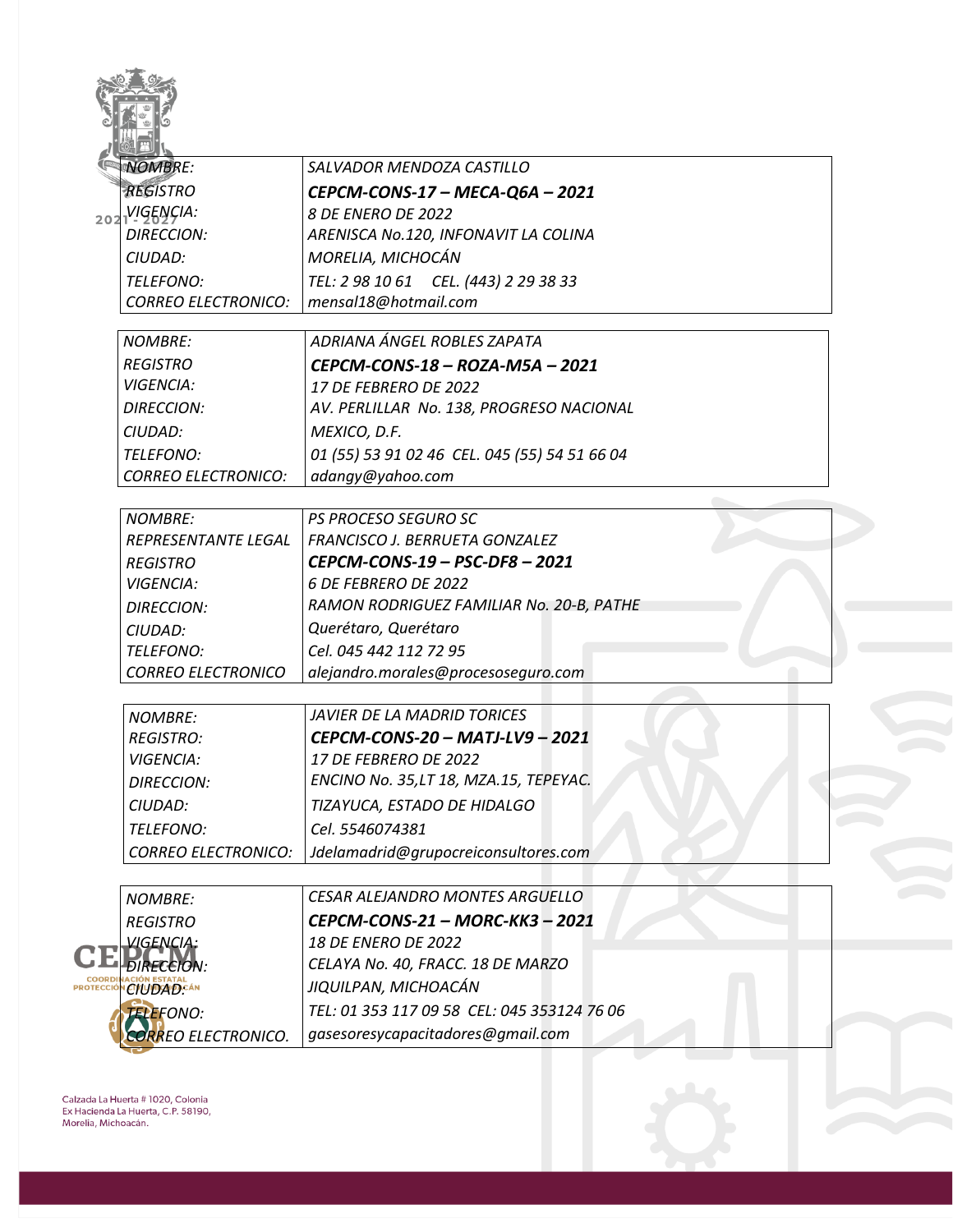

| <b>NOMBRE:</b>             | JOEL VELAZQUEZ ARAUJO                      |
|----------------------------|--------------------------------------------|
| <b>REGISTRO</b>            | CEPCM-CON-22 – VEAJ-LT4 – 2021             |
| $202$ $VAGENCIA$ :         | 18 DE ENERO DE 2022                        |
| <b>DIRECCION:</b>          | MORA DEL CAÑONAZO NTE. No. 48-1, MOCTEZUMA |
| CIUDAD:                    | ZITACUARO, MICHOACAN                       |
| <b>TELEFONO:</b>           | CEL: 045 715 17 3 05 57                    |
| <b>CORREO ELECTRONICO:</b> | sicapc-consultoria@outlook.es              |

| NOMBRE:             | COMERCIALIZADORA EN DETECCIÓN DE INCENDIOS, S.C DE R.L DE C.V |
|---------------------|---------------------------------------------------------------|
|                     | REPRESENTANTE LEGAL:   BLANCA BERENICE BEDOLLA BARBOSA        |
| <b>REGISTRO</b>     | CEPCM-CONS-23 - CODI-112 - 2021                               |
| <i>VIGENCIA:</i>    | <i>18 DE ENERO DE 2022</i>                                    |
| <b>DIRECCION:</b>   | LOMA LINDA No. 380, LOMAS DEL VALLE                           |
| CIUDAD:             | MORELIA, MICHOACAN.                                           |
| TELEFONO:           | Cel. 44 32 72 54 06                                           |
| CORREO ELECTRONICO: | jvacarex@hotmail.com                                          |

| <b>NOMBRE:</b>             | ELIHU JESE GONZALEZ PEREZ                                       |
|----------------------------|-----------------------------------------------------------------|
| <b>REGISTRO</b>            | CEPCM-CONS-24 - GOPE-RM0 - 2021                                 |
| <b>VIGENCIA:</b>           | <b>11 DE FEBRERO DE 2022</b>                                    |
| <b>DIRECCION:</b>          | PRIV. SANTIAGO BLANCO #300, INT. 11, FRACC. HÉROES REPUBLICANOS |
| CIUDAD:                    | MORELIA, MICHOACÁN                                              |
| TELEFONO:                  | CEL. 44 32 71 92 36                                             |
| <b>CORREO ELECTRONICO:</b> | glezjese@gmail.com                                              |
|                            |                                                                 |

| <b>NOMBRE:</b>             | MARIA DEL CARMEN GASPAR RAMÍREZ                   |
|----------------------------|---------------------------------------------------|
| <b>REGISTRO</b>            | CEPCM-CONS-25 - GARM-RFA - 2021                   |
| <i>VIGENCIA:</i>           | 11 DE FEBRERO DE 2022                             |
| <b>DIRECCION:</b>          | GERTRUDIS BOCANEGRA NO. 20, AMPLIACIÓN REVOLUCIÓN |
| CIUDAD:                    | URUAPAN, MICHOCÁN                                 |
| <b>TELEFONO:</b>           | CEL. 045 (452) 545 73 21                          |
| <b>CORREO ELECTRONICO:</b> | Rescate uruapan@hotmail.com                       |
|                            |                                                   |
|                            |                                                   |

|                           | <b>CARLOS MARTIN HERNANDEZ HERNANDEZ</b>   |
|---------------------------|--------------------------------------------|
|                           | CEPCM-CONS-26 - HEHC-8K8 - 2021            |
| PROTECCIÓN VIGENCIA.      | 11 DE FEBRERO DE 2022                      |
| <b>IRECCION:</b>          | FELIPE ANGELES NO. 39, JARDINES DEL CARMEN |
| 'DAD:                     | LA PIEDAD MICHOACAN.                       |
| <i><b>TELEFONO:</b></i>   | CEL: 7531031776 y 7535376665               |
| <b>CORREO ELECTRONICO</b> | gca.direccion@gmail.com                    |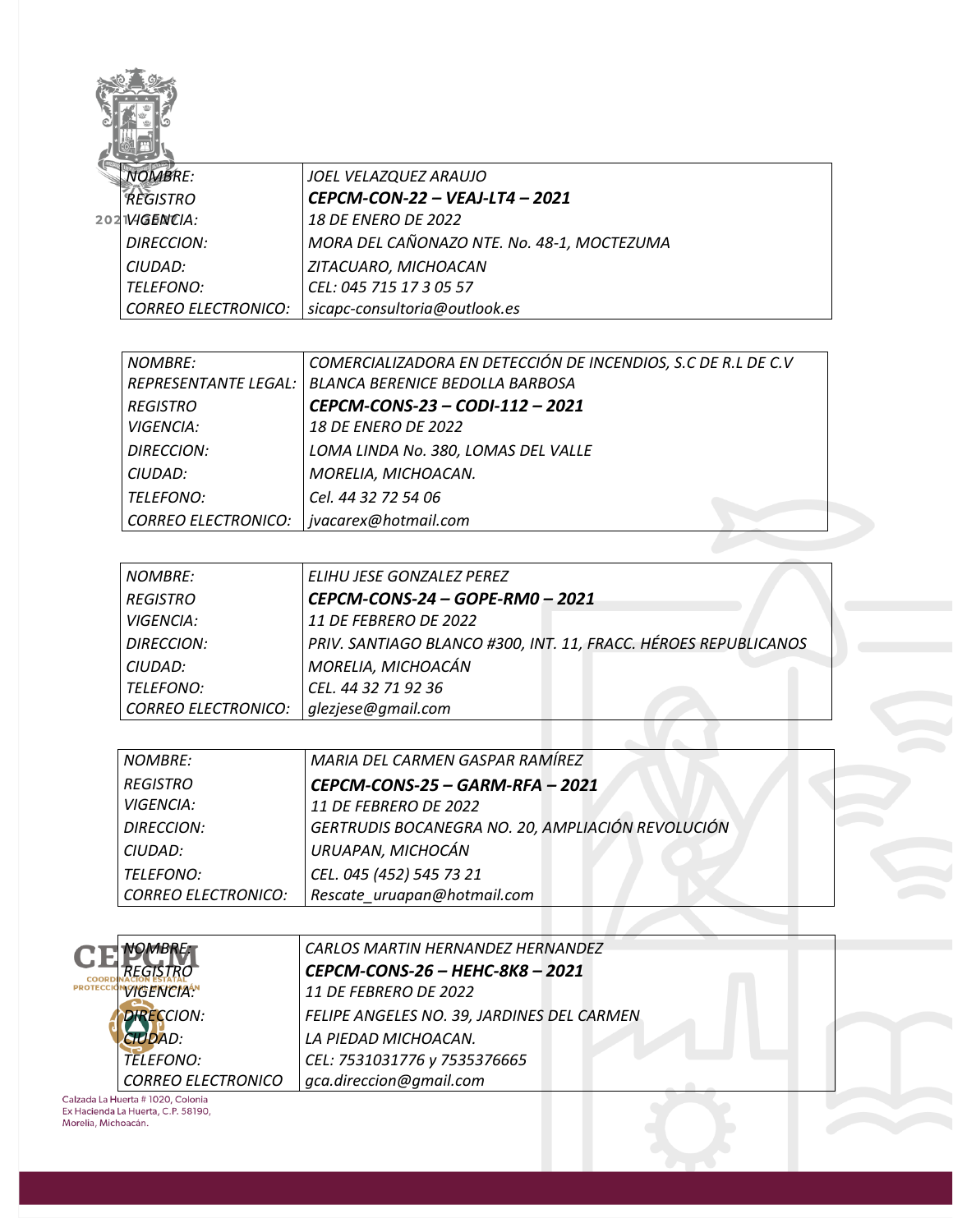| <b>NOMBRE:</b>                  | GERARDO MIRANDA BARRERA.                      |
|---------------------------------|-----------------------------------------------|
| <b>REGISTRO</b>                 | CECM-CONS-27 - MIBG-V71 - 2021                |
| VIGENCIA:                       | <b>11 DE FEBRERO DE 2022</b>                  |
| <sup>202</sup> <i>DRECCION:</i> | ITALIA NO.282-2, VILLA UNIVERSIDAD            |
|                                 | MORELIA, MICHOACÁN                            |
| CIUDAD:                         |                                               |
| TELEFONO:                       | 3 12 70 10 CEL. 4432815375                    |
| <b>CORREO ELECTRONICO:</b>      | contacto@saipc.com.mx                         |
| <b>NOMBRE:</b>                  | CÉSAR ALEJANDRO IBARRA VARGAS                 |
| <b>REGISTRO</b>                 | CEPCM-CONS-28 - VAIC-2U0 - 2021               |
| <b>VIGENCIA:</b>                | 11 DE FEBRERO DE 2022                         |
| <b>DIRECCION:</b>               | PUERTO ZIHUATANEJO No. 13 PUERTO PACÍFICO     |
| CIUDAD:                         | LÁZARO CÁRDENAS, MICHOCÁN                     |
| TELEFONO:                       | Cel. 75 35 39 20 12                           |
| <b>CORREO ELECTRONICO:</b>      | Cesar.vargas2@outlook.com                     |
|                                 |                                               |
| <b>NOMBRE:</b>                  | LUA INGENIERIA DE SERVICIOS S. R. L. DE C. V. |
| REPRESENTANTE LEGAL             | <b>RAMON AGUILAR GONZALEZ</b>                 |
| <b>REGISTRO</b>                 | CEPCM-CONS-29 - LUA-PV5 - 2021                |
| <b>VIGENCIA</b>                 | <b>19 DE FEBRERO DE 2022</b>                  |
| <b>DIRECCION:</b>               | AQUILA No. 200, COL. REAL DEL SOL             |
| CIUDAD:                         | TLAJOMULCO DE ZUÑIGA, JALISCO                 |
| TELEFONO:                       | CEL. 33 31 29 76 90                           |
| <b>CORREO ELECTRONICO:</b>      | raquilar@ssmconsultores.com                   |
|                                 |                                               |
| <b>NOMBRE:</b>                  | LUIS FRANCISCO AMBRIZ VAZQUEZ                 |
| <b>REGISTRO</b>                 | CEPCM-CONS-30 - AMVL-U91 - 2021               |
| <i><b>VIGENCIA:</b></i>         | <b>18 DE ENERO DE 2022</b>                    |
| <b>DIRECCION:</b>               | Periodista del Valle No. 275, Leandro Valle   |
| CIUDAD:                         | Morelia, Michoacán                            |
| TELEFONO:                       | CEL. 4431990030                               |
| <b>CORREO ELECTRONICO:</b>      | fambriz@enesmorelia.unam.mx                   |
|                                 |                                               |
| <b>NOMBRE:</b>                  | <b>GRUPO FARMERTIR S. A DE C. V.</b>          |
| REPRESENTANDE LEGAL             | ANGEL FERNANDO FERRER SANCHEZ                 |
| REGISTRO                        | CEPCM-CONS-32 - GFA-N68 - 2021                |
| <b>VIGFNCIA</b>                 | 11 DE FEBRERO DE 2022                         |
| DIRECCION:                      | REAL DE MINAS No. 83, LOMA REAL               |
| <b>CIUDAD:</b>                  | MORELIA, MICHOACÁN                            |
| <b>TELEFONO:</b>                | 3 20 71 06 CEL. 4433892165                    |
| <b>CORREO ELECTRONICO:</b>      | preseq@hotmail.com                            |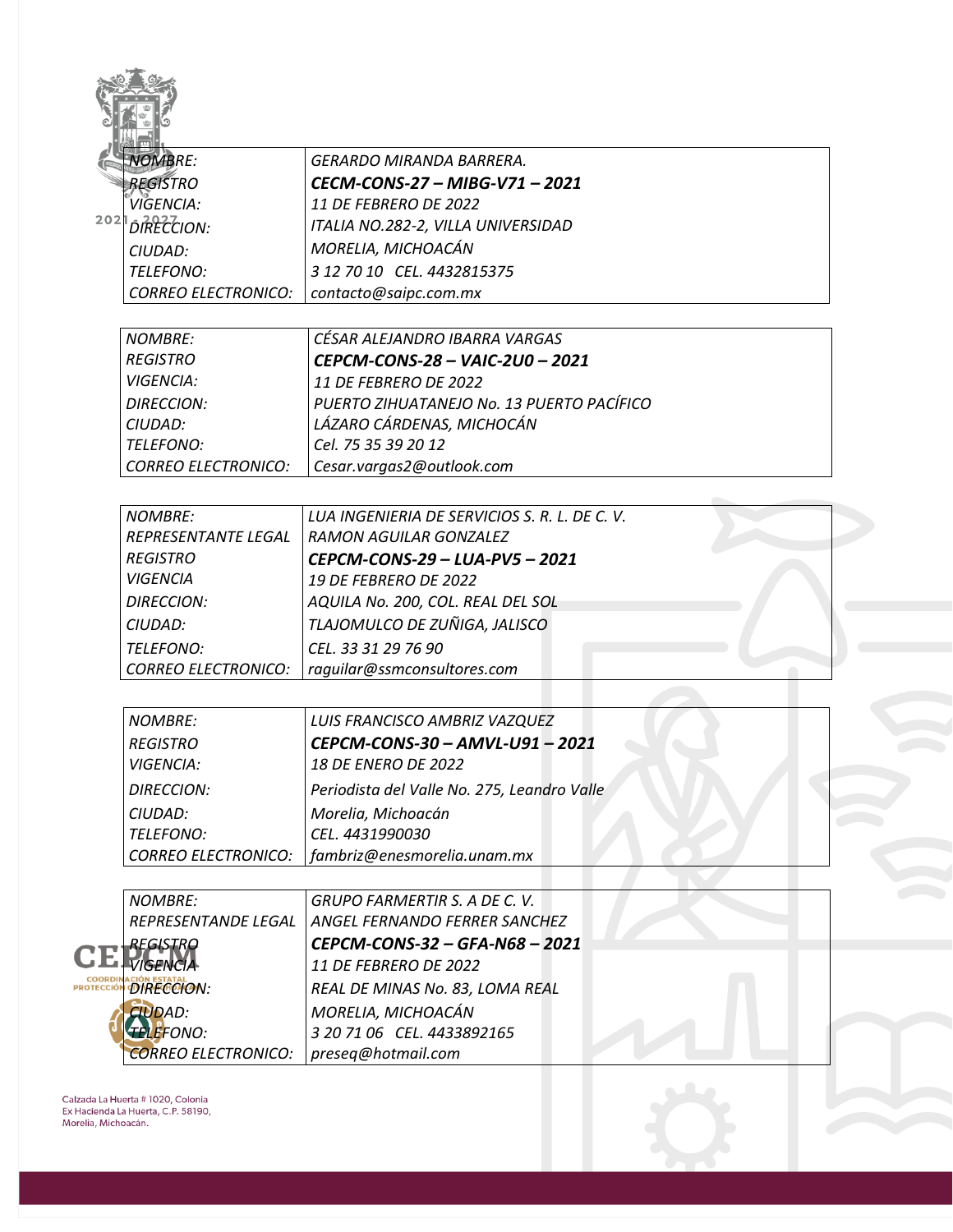| <b>NOMBRE:</b>             | EDWIN LEYVA ZAMUDIO                                     |
|----------------------------|---------------------------------------------------------|
| <b>REGISTRO</b>            | CEPCM-CONS-33 - LEZE-LE2 - 2021                         |
| VIGENCIA:<br>2021          | <b>26 DE FEBRERO DE 2022</b>                            |
| <b>DIRECCION:</b>          | CRESCENCIO MORALES PTE. No.131, LAS PALMAS              |
| CIUDAD:                    | ZITACUARO, MICHOCÁN                                     |
| TELEFONO:                  | CEL. 443 4 71 15 41                                     |
| <b>CORREO ELECTRONICO:</b> | Pcm-inspeccion@hotmail.com                              |
|                            |                                                         |
| <b>NOMBRE:</b>             | ALEJANDRO JAVIER PEREZ CAZAREZ                          |
| <b>REGISTRO:</b>           | CEPCM-CONS-34 - PECA-TP5 - 2021                         |
| <b>VIGENCIA:</b>           | 17 DE FEBRERO DE 2022                                   |
| <b>DIRECCION:</b>          | ENRIQUE RAMÍREZ NO. 23-A, FRACC. PEÑA                   |
| CIUDAD:                    | LA PIEDAD, MICHOACÁN.                                   |
| TELEFONO:                  | CEL. 352 107 20 48                                      |
| <b>CORREO ELECTRONICO:</b> |                                                         |
|                            |                                                         |
| <b>NOMBRE:</b>             | LAVI FIRE WORKSHOP MEXICO S.A DE C.V.                   |
| REPRESENTANTE LEGAL        | <b>ANTONIO LAVIN VILLA</b>                              |
| <b>REGISTRO:</b>           | CEPCM-CONS-35 - LFW-NJ1 - 2021                          |
| <b>VIGENCIA:</b>           | <b>11 DE FEBRERO DE 2022</b>                            |
| <b>DIRECCION:</b>          | Blvd. Campestre No. 2519 Int. 201, El Refugio Campestre |
| CIUDAD:                    | León Guanajuato.                                        |
| <b>TELEFONO:</b>           | CEL: 477 670 27 37                                      |
| <b>CORREO ELECTRONICO:</b> | antoniolavin@lavi.com.mx                                |
|                            |                                                         |
| <b>NOMBRE:</b>             | FRANCISCO AVILA PÉREZ.                                  |
| <b>REGISTRO:</b>           | CEPCM-CONS-36 - AIPF-NP6 - 2021                         |
| VIGENCIA:                  | 17 DE FEBRERO DE 2022                                   |
| <b>DIRECCION:</b>          | DEL RECUERDO NO. 12, SAN FRANCISCO TEPOJACO             |
| CIUDAD:                    | México, D.F                                             |
| <b>TELEFONO:</b>           | Cel. 55 41 93 20 44                                     |
| <b>CORREO ELECTRONICO:</b> | firelogan avila@hotmail.com                             |
|                            |                                                         |
| <b>NOMBRE:</b>             | MA. AMPARO MAGAÑA ALBERTO                               |
| REGISTRO                   | CEPCM-CONS-37 - MAAA-TA8 - 2021                         |
| 'IGENCIA:                  | <b>19 DE FEBRERO DE 2022</b>                            |
| DIRECCION:                 | DEL RECUERDO NO. 12, SAN FRANCISCO TEPOJACO             |
| <b>CIUDAD:</b>             | México, D.F                                             |
| <b>TELEFONO:</b>           | Cel. 55 41 93 20 44                                     |
| <b>CORREO ELECTRONICO:</b> | firelogan avila@hotmail.com                             |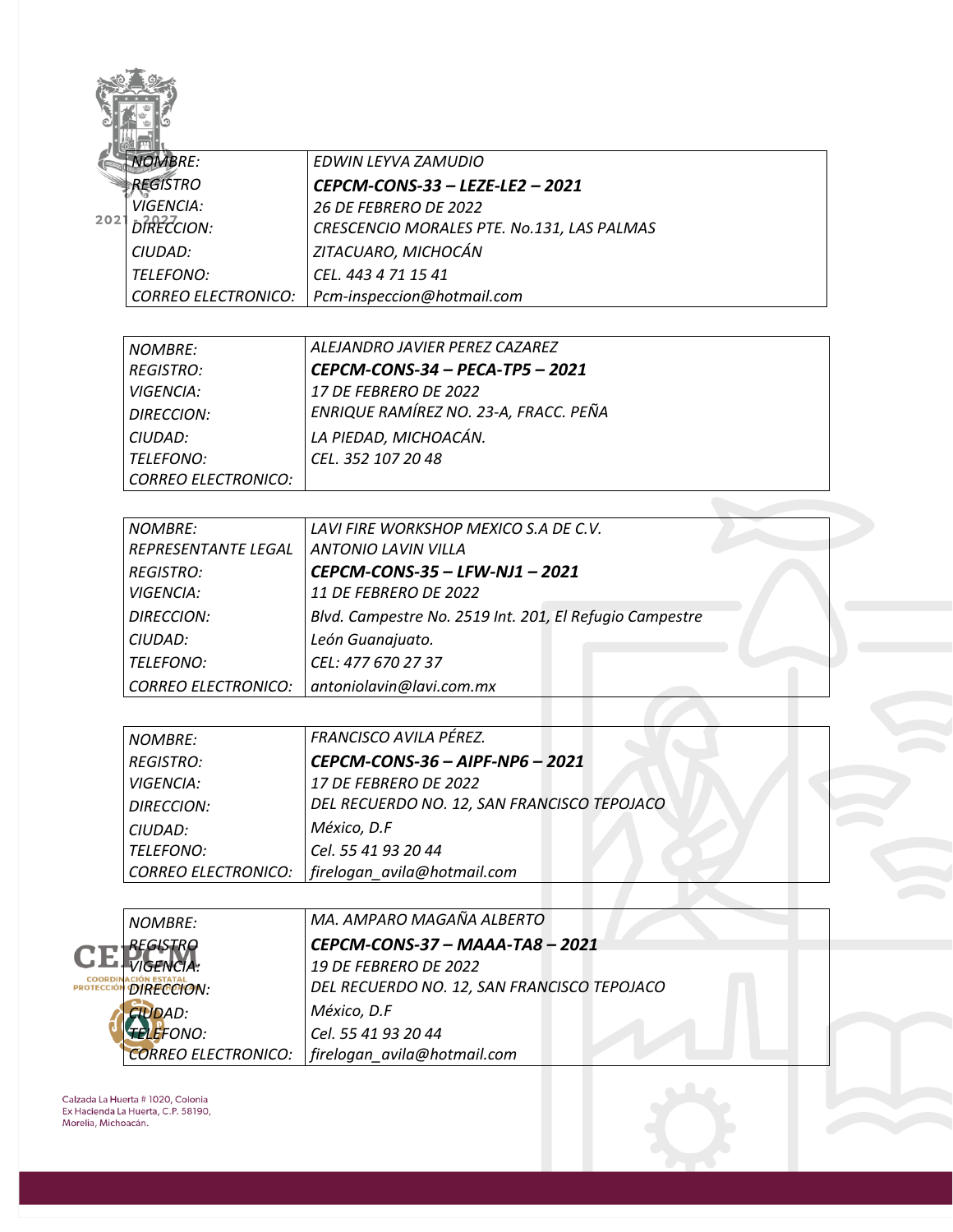| <b>NOMBRE:</b>                      | JUAN ARELLANO RANGEL                             |
|-------------------------------------|--------------------------------------------------|
| <b>REGISTRO</b>                     | CEPCM-CONS-38 - ARRJ-JF8 - 2021                  |
| <b>VIGENCIA:</b>                    | 9 DE MARZO DEL 2022                              |
| 202 PIBECCION:                      | VILLAS DEL CARBON No.311, EL ROMERAL             |
| CIUDAD:                             | CELAYA, GUANAJUATO                               |
| TELEFONO:                           | TEL: 01 461 616 54 34 CEL: 045 461 147 41 28     |
| <b>CORREO ELECTRONICO:</b>          | consultores.capacitadores.celaya@hotmail.com     |
| <b>NOMBRE:</b>                      | LUIS FERNANDO GIL GUZMÁN                         |
| <b>REGISTRO</b>                     | CEPCM-CONS-39 - GIGL-C67 - 2021                  |
| <b>VIGENCIA:</b>                    | 22 DE FEBRERO DE 2022                            |
| <b>DIRECCION:</b>                   | <b>FRANCISCO ITURBE No. 450</b>                  |
| COLONIA:                            | LAGO <sub>2</sub>                                |
| CIUDAD:                             | MORELIA, MICHOCÁN                                |
| TELEFONO:                           | CEL. (443) 1 11 75 29                            |
| <b>CORREO ELECTRONICO:</b>          | precave@hotmail.com                              |
| <b>NOMBRE:</b>                      | EDC. CONSULTORES Y ASESORES EMPRESARIALES EN     |
|                                     | PROGRAMAS INTERNOS Y PROTECCION CIVIL DEL BAJIO  |
| REPRESENTANTE LEGAL                 | DANIEL MUÑIZ LOPEZ                               |
| <b>REGISTRO:</b>                    | CEPCM-CON-41 - EDAE-L72 - 2021                   |
| <b>VIGENCIA:</b>                    | 26 DE FEBRERO DE 2022                            |
| <b>DIRECCION:</b>                   | CLEMENCIA BORJA TABOADA NO. 346, INT. 10         |
| CIUDAD:                             | Jurica Acueducto, Juriquilla Acueducto           |
| TELEFONO:                           | Cel. 4435063081                                  |
| <b>CORREO ELECTRONICO:</b>          | Conta.consultoria@hotmail.com                    |
| <b>NOMBRE:</b>                      | SISTEMAS AVANZADOS PARA EL CONTROL DE EMERGECIAS |
| REPRESENTANTE LEGAL                 | GERARDO RUBEN GARCIA CASTAÑON                    |
| <b>REGISTRO</b>                     | CEPCM-CONS-43 - SAVE-V16 - 2021                  |
| <b>VIGENCIA:</b>                    | 2 DE MARZO DEL 2022                              |
| <b>DIRECCION:</b>                   | BLVD. MANUEL AVILA CAMACHO No.2324 INT. M-1      |
| COLONIA:                            | SAN LUCAS TEPETLACALCO                           |
| CIUDAD:                             | <b>ESTADO DE MEXICO</b>                          |
| TELEFONO:                           | CEL: 55 32 25 72 32                              |
| <b>CORREO ELECTRONICO</b>           |                                                  |
|                                     | SERGIO MANUEL GÓMEZ GARCÍA                       |
| <b>REGISTRO:</b>                    | CEPCM-CONS-44 - GOGS-CQ2 - 2021                  |
| <b>VIGENCIA:</b>                    | 2 DE MARZO DE 2022                               |
| <b>DIRECCION:</b>                   | JUAREZ PONIENTE No. 408, JUAREZ                  |
| <b>CIUDAD:</b>                      | ZAMORA, MICHOACÁN                                |
| TELEFONO:                           | CEL. 045 351 54 8 03 25                          |
| Calzada La Huerto RREO PriECTRONICO | Gomezsergio31@hotmail.com                        |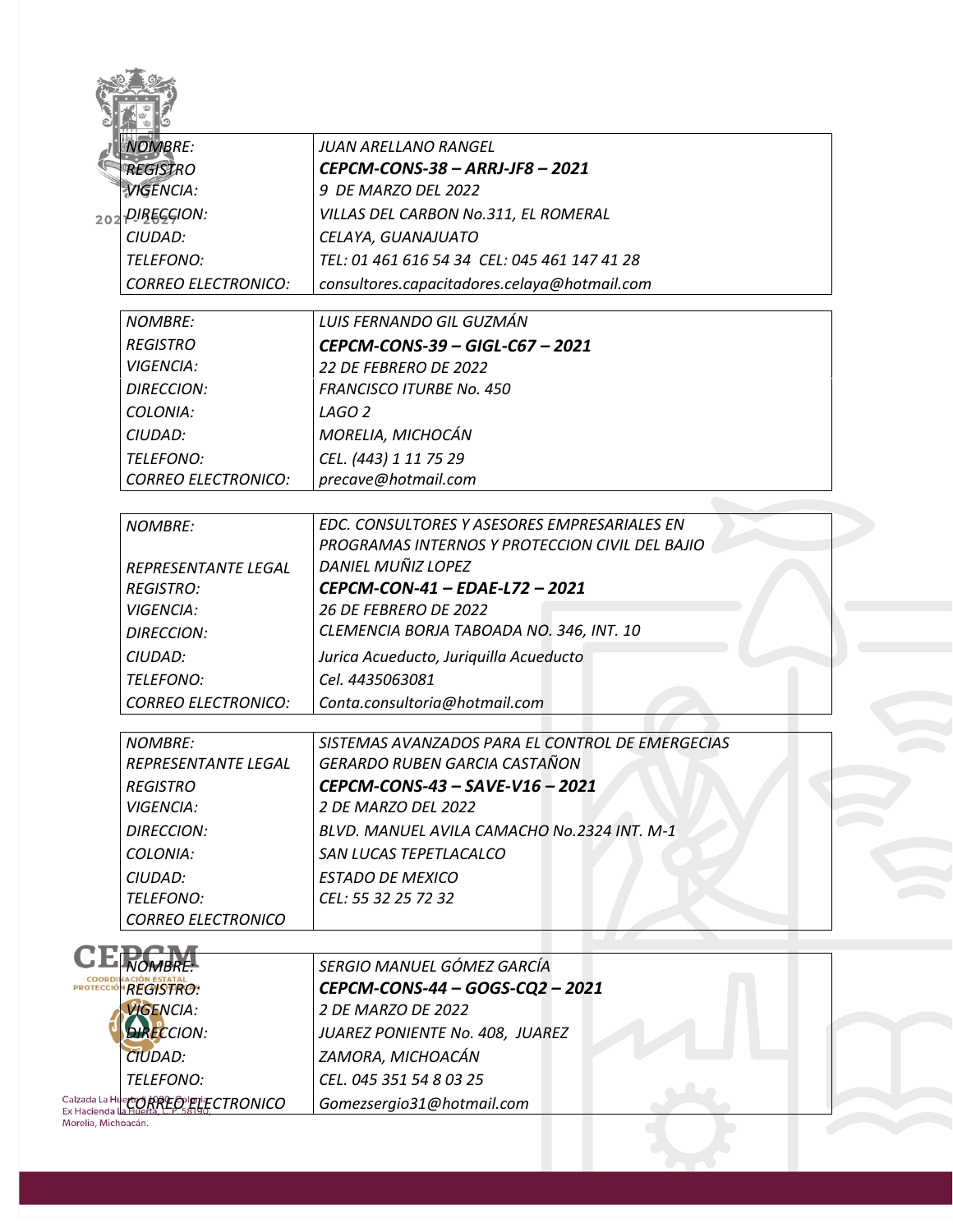|                     | <b>NOMBRE:</b>                         | ANDREA SANCHEZ ALCAZAR                                                       |
|---------------------|----------------------------------------|------------------------------------------------------------------------------|
|                     | REGISTRO:                              | CEPCM-CONS-45 - SALA-513 - 2021                                              |
|                     | VIGENCIA:                              | 2 DE MARZO DE 2022                                                           |
|                     | <sup>202</sup> <sup>1</sup> DIRECCION: | ARBUSTOS No. 49, LA FLORESTA                                                 |
|                     | CIUDAD:                                | ZAMORA, MICHOACAN                                                            |
|                     | TELEFONO:                              | CEL: 045 351 913 44 26                                                       |
|                     | <b>CORREO ELECTRONICO</b>              | ansaalc1305@hotmail.com                                                      |
|                     |                                        |                                                                              |
|                     | <b>NOMBRE:</b>                         | <b>MARIA ARACELI GIL CRUZ</b>                                                |
|                     | <b>REGISTRO:</b>                       | CEPCM-CONS-46 - GICM-IUA - 2021                                              |
|                     | <b>VIGENCIA:</b>                       | 2 DE MARZO DE 2022                                                           |
|                     | <b>DIRECCION:</b>                      | MORELOS NORTE 154-A, CENTRO                                                  |
|                     | CIUDAD:                                | ZAMORA, MICHOACÁN                                                            |
|                     | TELEFONO:                              | 01 (351) 515 09 11, CEL. 045 (351) 509 82 81                                 |
|                     | <b>CORREO ELECTRONICO</b>              | arahello@hotmail.com                                                         |
|                     |                                        |                                                                              |
|                     |                                        | SERVICIOS, EQUIPOS, CAPACITACIÓN Y ASESORÍA INTEGRAL<br>EN PROTECCIÓN CIVIL  |
|                     | <b>NOMBRE:</b>                         |                                                                              |
|                     | <b>REGISTRO:</b>                       | CEPCM-CONS-47 - SECA- AIP - 2021                                             |
|                     | <b>VIGENCIA:</b>                       | 12 DE MARZO DEL 2022<br>LIBRAMIENTO SAMUEL RAMOS #122, COL. IGNACIO ZARAGOZA |
|                     | <b>DIRECCION:</b>                      |                                                                              |
|                     | CIUDAD:                                | ZITACUARO, MICHOACÀN                                                         |
|                     | <b>TELEFONO:</b>                       | Cel. 4431018641                                                              |
|                     | <b>CORREO ELECTRONICO:</b>             | Conta.consultoria@hotmail.com                                                |
|                     |                                        |                                                                              |
|                     |                                        | INSTITUTO DE ESTUDIOS UNIVERSITARIOS DE DERECHO, CIENCIAS                    |
|                     | NOMBRE:                                | FORENCES Y PROTECCIÓN CIVIL                                                  |
|                     | REPRESENTANTE LEGAL:                   | CRISOL GERNANDEZ CAMARENA                                                    |
|                     | <b>REGISTRO</b>                        | CEPCM-CONS-48 - INEU-V40 - 2021                                              |
|                     | DIRECCION:                             | Martin Castrejón No. 960, Gustavo Díaz Ordaz                                 |
|                     | CIUDAD:                                | Morelia Michoacán.                                                           |
|                     | <b>TELEFONO:</b>                       | Cel. 44 33 16 12 31                                                          |
|                     | <b>CORREO ELECTRONICO</b>              | alvaradoguizar@hotmail.com                                                   |
|                     |                                        |                                                                              |
|                     | NOMBRE:                                | <b>GERMAN PINTO ALONSO</b>                                                   |
| COORDI<br>PROTECCIÓ | <b>REGISTRO:</b>                       | CEPCM-CONS-49 - POAG-NB6 - 2021                                              |
|                     | <b>VIGENCIA</b> <sup>N</sup>           | 12 DE MARZO DEL 2022                                                         |
|                     | <b>DIRECCION:</b>                      | Av. México No. 2, Centro                                                     |
|                     | <b>CIUDAD:</b>                         | Alcaraces, Municipio de Cuauhtémoc, Colima                                   |
|                     | TELEFONO:                              | Cel. 312 131 63 71                                                           |
|                     | <b>CORREO ELECTRONICO:</b>             | tumpinto34106@hotmail.com                                                    |
|                     | alzada La Huerta # 1020, Colonia       |                                                                              |